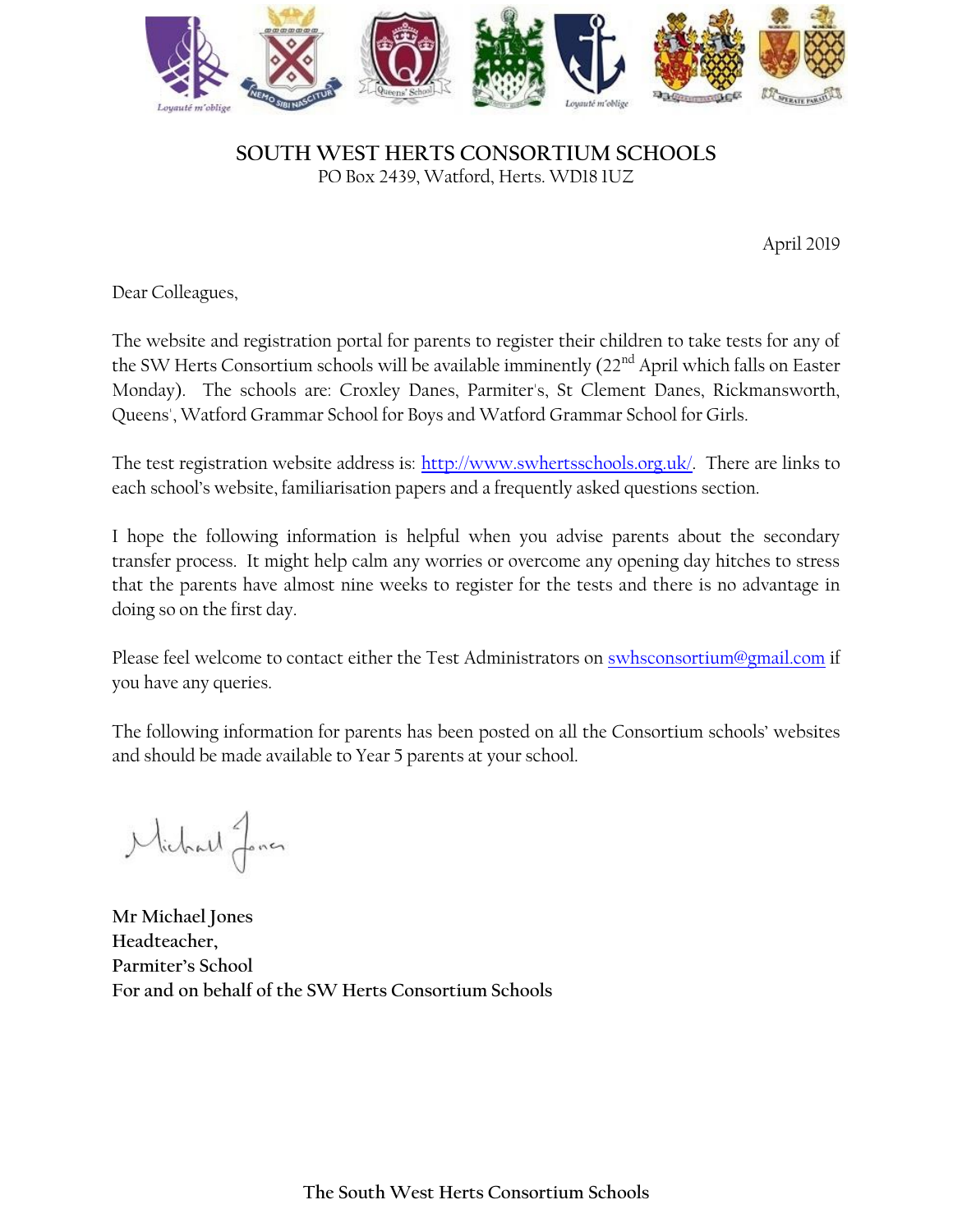## **Consortium School Admission Tests: Information for Parents**

The SW Herts Admissions Consortium comprises the seven secondary schools in the area which operate admission tests for a proportion of their intake:

> Croxley Danes, Parmiter's, Queens', Rickmansworth, St Clement Danes, Watford Grammar School for Boys, and Watford Grammar School for Girls.

**If you are considering applying next term under the academic or music criteria for a place for your child at any of these schools, you will need to register with the Consortium before Friday 21st June 2019. No late registrations will be accepted**. If you feel you have extenuating circumstances that you consider relevant to any failure to register, you will have the opportunity to present these during the Secondary Transfer Appeals process. **Please read the following guidance carefully, particularly no.10.**

- 1. The website for registering your son or daughter with the Consortium will open at midday on Monday  $22^{nd}$  April. It will remain accessible until Friday  $21^{st}$  June which is a period of almost nine weeks and you can register your child at any time in that period. There is no advantage in registering on the first day; indeed if too many parents try to do so, the website might not cope with the demand.
- 2. The website address is: [www.swhertsschools.org.uk.](https://amxprd0310.outlook.com/owa/redir.aspx?C=oUnGPQtMfk60ZrIq5z8iv0o0dN0TAs8IXy9uUK3FeUX_MSaoH9QINgZzUP5t2jUvtTQkC_N0vyc.&URL=http%3a%2f%2fwww.swhertsschools.org.uk) There are links to each school's website and a frequently asked questions section.
- 3. You will be asked to register for the tests by creating an account**, activating your account** and then logging on to a parent portal using a password of your choosing. The password should be memorable and secure. You should ensure that the **email address you use to register will remain unchanged and available throughout the period in which you will need to access information on the portal**. **Once you have registered an email address, it will not be possible to change it for an alternative though you will be able to access your registration information throughout the registration period in case you want to change your test preferences or any of your information other than your email address.**
- 4. Once you register you must regularly log on to the secure web page to view the initial registration of tests/the allocation of test centre/allocation of music audition times (if your child is successful after Music Stage 1) and the final results. (Please see the *calendar* for information on timescales and deadlines). It is your responsibility, as a parent, to log on to the secure website to view the information at the appropriate times throughout the testing process. You will not be contacted via email by the Consortium Administration Team regarding any of the information relating to your child's test(s).
- 5. The Familiarisation Papers can be downloaded from the registration website: <http://www.swhertsschools.org.uk/familiarisation-papers/>
- 6. These papers will give your child an idea of the type of questions that are asked in the tests, though the standard in the test is different.
- 7. If you consider that your child might be disadvantaged under the terms of the Disability Discrimination Act, or has special educational needs which require the test centre to make particular provision for the tests, you must provide written evidence of this from your child's current school SENDCo. This evidence must be sent immediately after registering for the test. Please send a copy with the name, date of birth of your child along with the SWH Reference given on registration either by email to the Test Administrators at [swhsconsortium@gmail.com](mailto:swhsconsortium@gmail.com) or if you are unable to send it by email, by post to The Test Administrators, South West Herts Schools Tests, PO BOX 2439, Watford, WD18 1UZ. It is very

## **The South West Herts Consortium Schools**